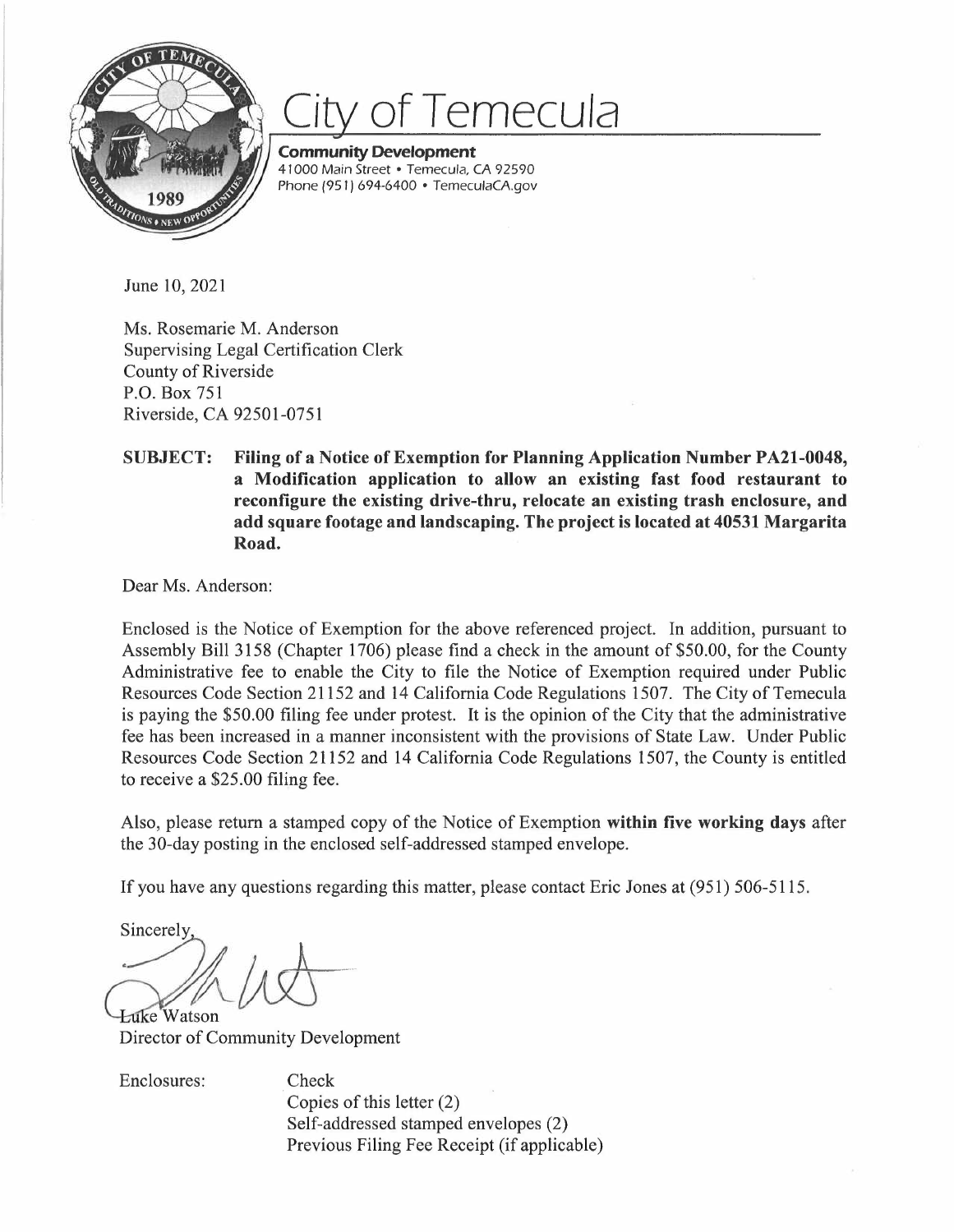| TO:                            | County of Riverside<br>P.O. Box 751<br>Riverside, CA 92501-0751 | County Clerk and Recorders Office                                                                                                                                                                | <b>FROM:</b> | <b>Planning Division</b><br>City of Temecula<br>41000 Main Street<br>Temecula, CA 92590 |
|--------------------------------|-----------------------------------------------------------------|--------------------------------------------------------------------------------------------------------------------------------------------------------------------------------------------------|--------------|-----------------------------------------------------------------------------------------|
| <b>Project Title:</b>          |                                                                 | Chick-Fil-A (PA21-0048)                                                                                                                                                                          |              |                                                                                         |
| <b>Description of Project:</b> |                                                                 | A Modification application to allow an existing fast food restaurant to reconfigure<br>the existing drive-thru, relocate an existing trash enclosure, and add square<br>footage and landscaping. |              |                                                                                         |
| <b>Project Location:</b>       |                                                                 | 40531 Margarita Road                                                                                                                                                                             |              |                                                                                         |
| <b>Applicant/Proponent:</b>    |                                                                 | Patrick Salcedo                                                                                                                                                                                  |              |                                                                                         |

The Community Development Director approved the above described project on June 10, 2021 and found that the project is exempt from the provisions of the California Environmental Quality Act, as amended.

Exempt Status: *(check one)* 

| Ministerial (Section 21080(b)(1); Section 15268);                    |
|----------------------------------------------------------------------|
| Declared Emergency (Section 21080(b)(3); Section 15269(a));          |
| Emergency Project (Section 21080(b)(4); Section 15269(b)(c));        |
| <b>Statutory Exemptions (Section Number:</b>                         |
| Categorical Exemption: (Section 15301, Class 1, Existing Facilities) |
| Other: Section 15162 Categorical Exemption                           |

Statement of Reasons Supporting the Finding that the Project is Exempt:

The project is consistent with the applicable general plan designation and all applicable general plan policies as well as with applicable zoning designation and regulations.

*The project is consistent with the applicable General Plan designation because drive-thru restaurants are a conditionally allowable use within Community Commercial (CC) district. The project also meets all applicable General Plan and Zoning policies and regulations.* 

The proposed development occurs within city limits on a project site of no more than five acres substantially surrounded by urban uses.

*The project is located within City limits and is located on a site that is 0.92 acres in size. The proposed project is substantially surrounded by commercial structures as well as a major roadway.*